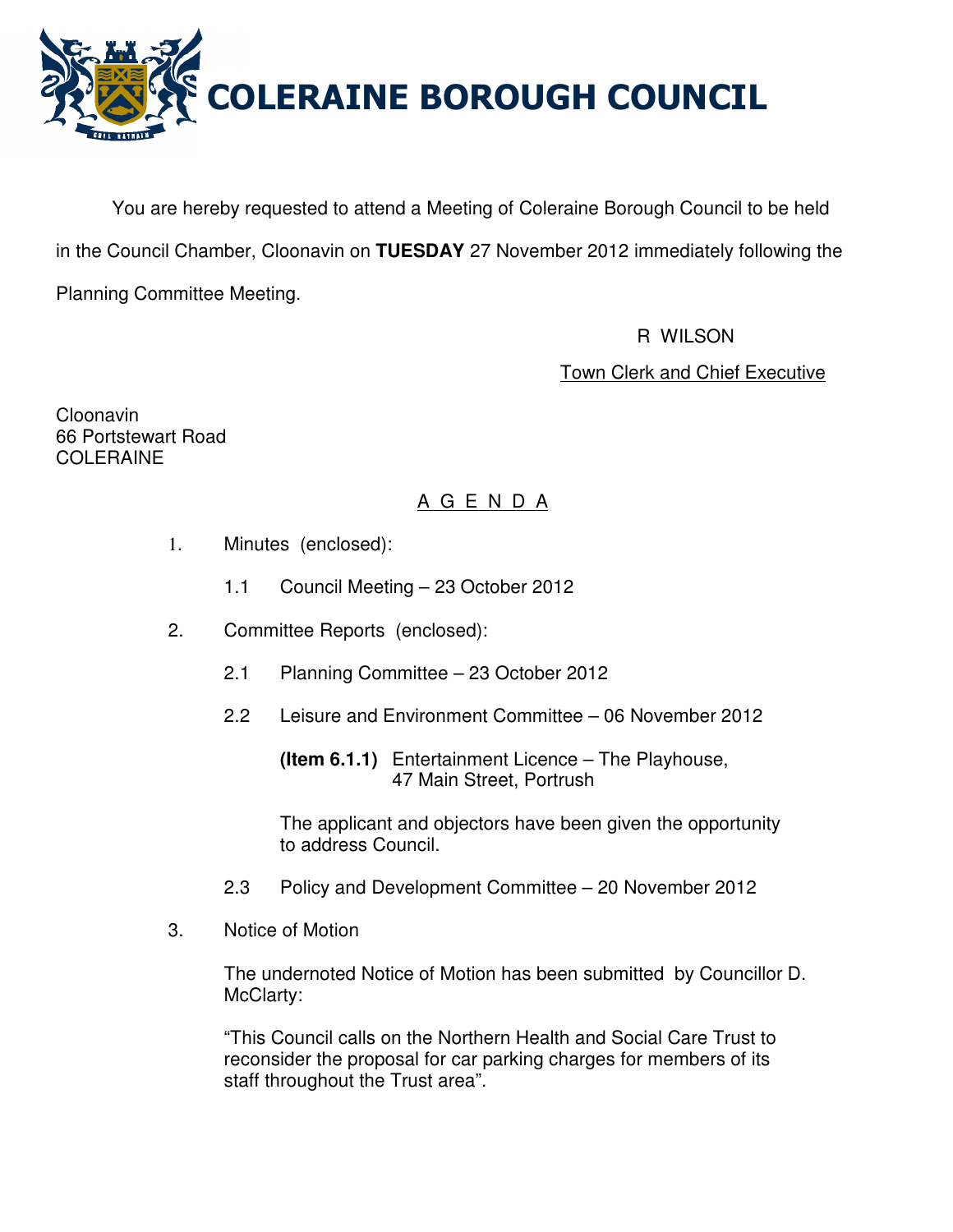4. Notice of Motion

 The undernoted Notice of Motion has been submitted by Alderman N. Hillis, Councillors D. Barbour, D. Harding, R. Holmes, W. King and W. McCandless:

"We hereby propose that Coleraine Borough Council recognises the sacrifice of the many fallen and injured service personnel of the Borough serving in recent international conflicts; realises the potential for this Council and other statutory bodies to provide practical and moral support to service personnel, veterans and their families; and commits to give meaning to its support for our service personnel and veterans by signing the Community Covenant, as a voluntary statement of our support for the local Armed Forces Community."

- 5. Transforming Your Care (Report enclosed) **\* (In Committee)**
- 6. Tenders Millburn Community Centre Phase II Refurbishment (Report to be tabled) **\* (In Committee)**
- 7. Correspondence (enclosed):

# For decision

 i) Copy letter dated 19 October 2012 from Northern Ireland Electricity (NIE) inviting Council to visit the Control Centre in Craigavon.

# For information

- i) Copy letter received 29 October 2012 from The Shaftesbury Estate of Lough Neagh Ltd. clarifying points raised at recent debates.
- ii) Copy letter dated 15 November 2012 from The Consumer Council together with News Release regarding local water and sewerage issues.
- iii) List of Reports available in Members' Library
- iv) List of Consultation Documents
- 8. Documents for Sealing
- **\* Recommended for consideration "In Committee".**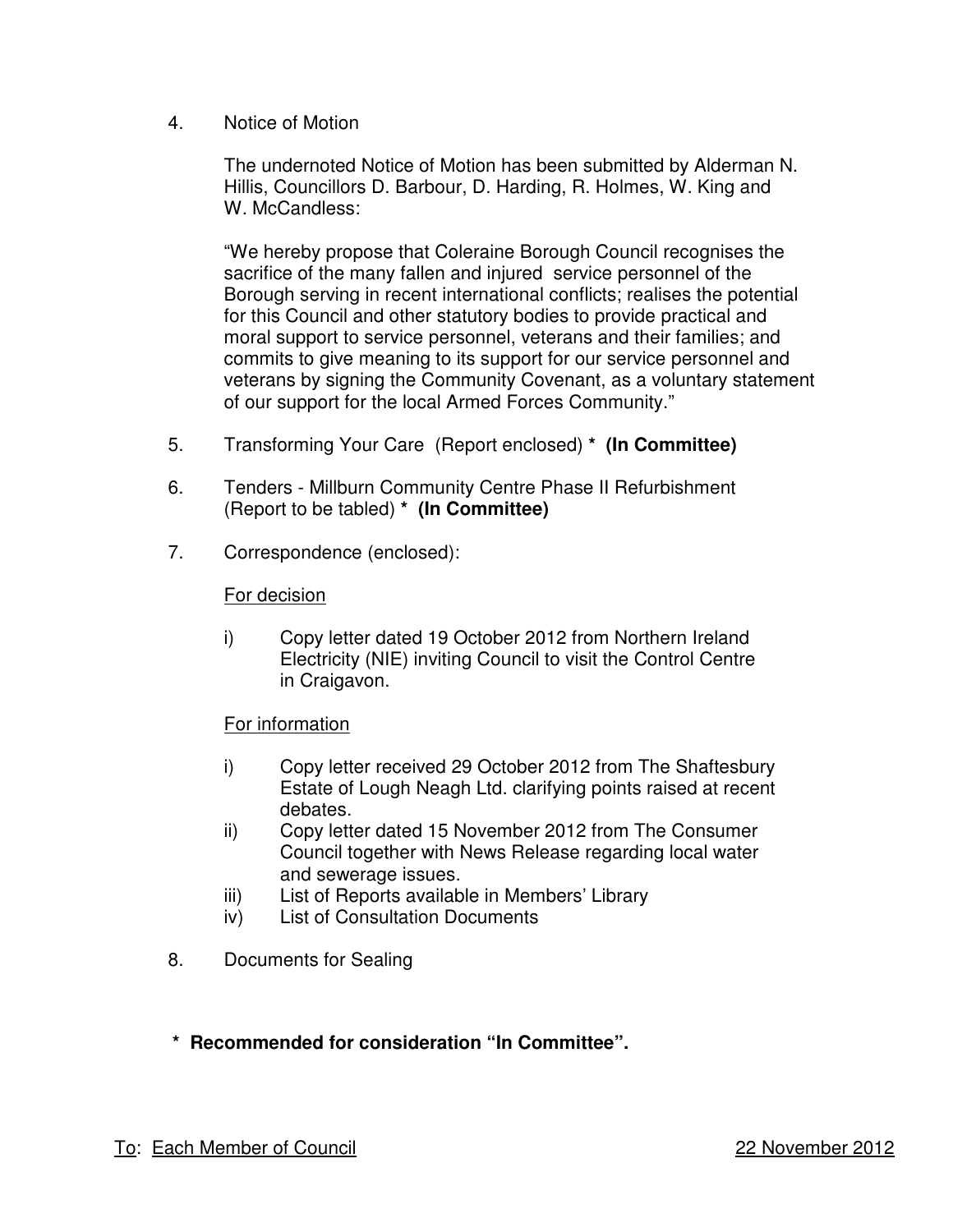# **COUNCIL MEETING**

# **23rd October, 2012.**

**Present:** The Mayor, Councillor A. S. Cole, in the Chair

The Deputy Mayor, Alderman M. T. Hickey (Mrs.)

## **Aldermen**

J. M. Bradley N. F. Hillis W. T. Creelman W. J. McClure

# **Councillors**

- C. S. Alexander (Ms.) D. Harding  $($ ltems  $1.0 - 9.3.1)$  R. J. Holmes C. Archibald W. A. King D. D. Barbour R. A. Loftus (Mrs.) Y. Boyle (Ms.) W. McCandless  $($ ltems  $1.0 - 9.3.1)$  D. McClarty G. Duddy G. L. McLaughlin E. P. Fielding (Mrs.) (Items  $1.0 - 9.3.1$ M. Fielding **A. McQuillan**  B. Fitzpatrick
	-

**Officers in Town Clerk and Chief Executive, Corporate Director of Attendance:** Environmental Services, Corporate Director of Leisure and Development, Acting Head of Finance, Economic Development Officer, Transition Manager and Administrative Assistant

# **1.0 AGE CONCERN CAUSEWAY**

The Mayor welcomed Mrs. Sabina Jones and Ms. Leah Glass from Age Concern Causeway (ACC) who were in attendance to make a short presentation on the work of the organisation and elaborated on the following:

- The role of ACC in supporting older people in the local area;
- Advocacy and Advice Service;
- Improving Health and Well-being and the Neighbourhood Renewal Strategy;
- ACC's vision for the future;
- Challenges.

Mrs. Jones, on behalf of ACC, sought Council's support to achieve their vision for the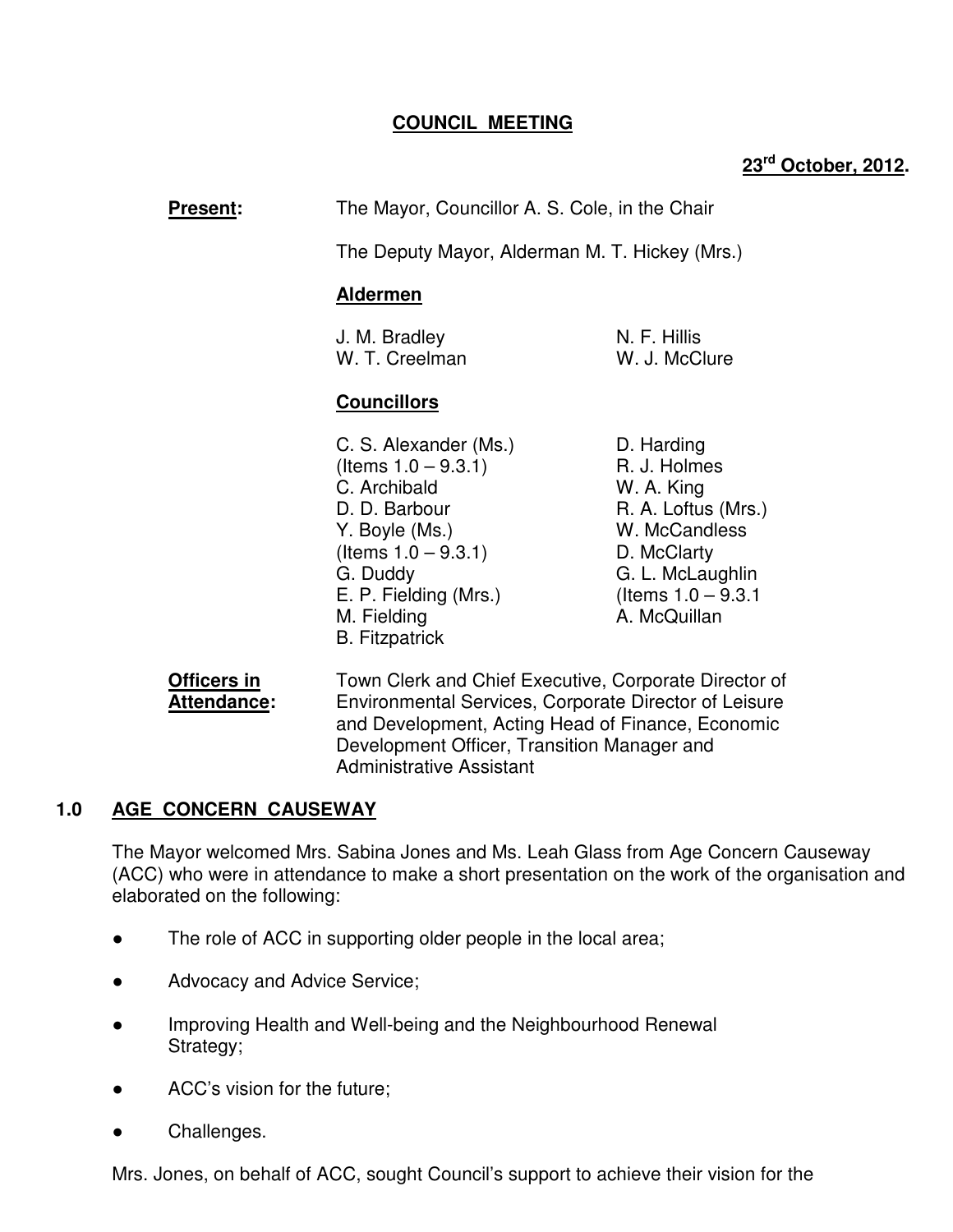future.

Councillors McCandless, McClarty and McLaughlin declared an interest as members of the ACC and also appealed for Council assistance, if possible, towards the organisation. Members thanked the representatives for providing a very informative presentation after which they withdrew from the Meeting.

# **2.0 'IN COMMITTEE'**

 It was agreed that a number of items be considered 'In Committee' at the end of the Meeting.

# **3.0 MINUTES**

The Minutes of the Council Meeting of 25<sup>th</sup> September, 2012 were confirmed and signed.

Matters arising:

# **3.1 Transforming Your Care – Response**

 The Chief Executive advised that a Special Council Workshop would be held on Tuesday, 13<sup>th</sup> November, 2012.

# **4.0 COMMITTEE REPORTS**

# **4.1 Planning Committee**

 The Chairman, Councillor McLaughlin, moved the adoption of the Planning Committee Report; this was duly seconded by Councillor Mrs. Fielding and agreed.

# **4.2 Leisure and Environment Committee**

 The Chairman, Councillor Fielding, moved the adoption of the Leisure and Environment Committee Report; this was duly seconded by Councillor Mrs. Fielding.

# **4.3 Policy and Development Committee**

 The Chairman, Alderman Hillis, moved the adoption of the Policy and Development Committee Report; this was duly seconded by Alderman Creelman.

Matters arising:

# 4.3.1 A26 Glarryford to A44 Drones Road Dualling

 The Chief Executive reported that the Consultants were still working on the submission for the Public Inquiry.

# **Agreed:**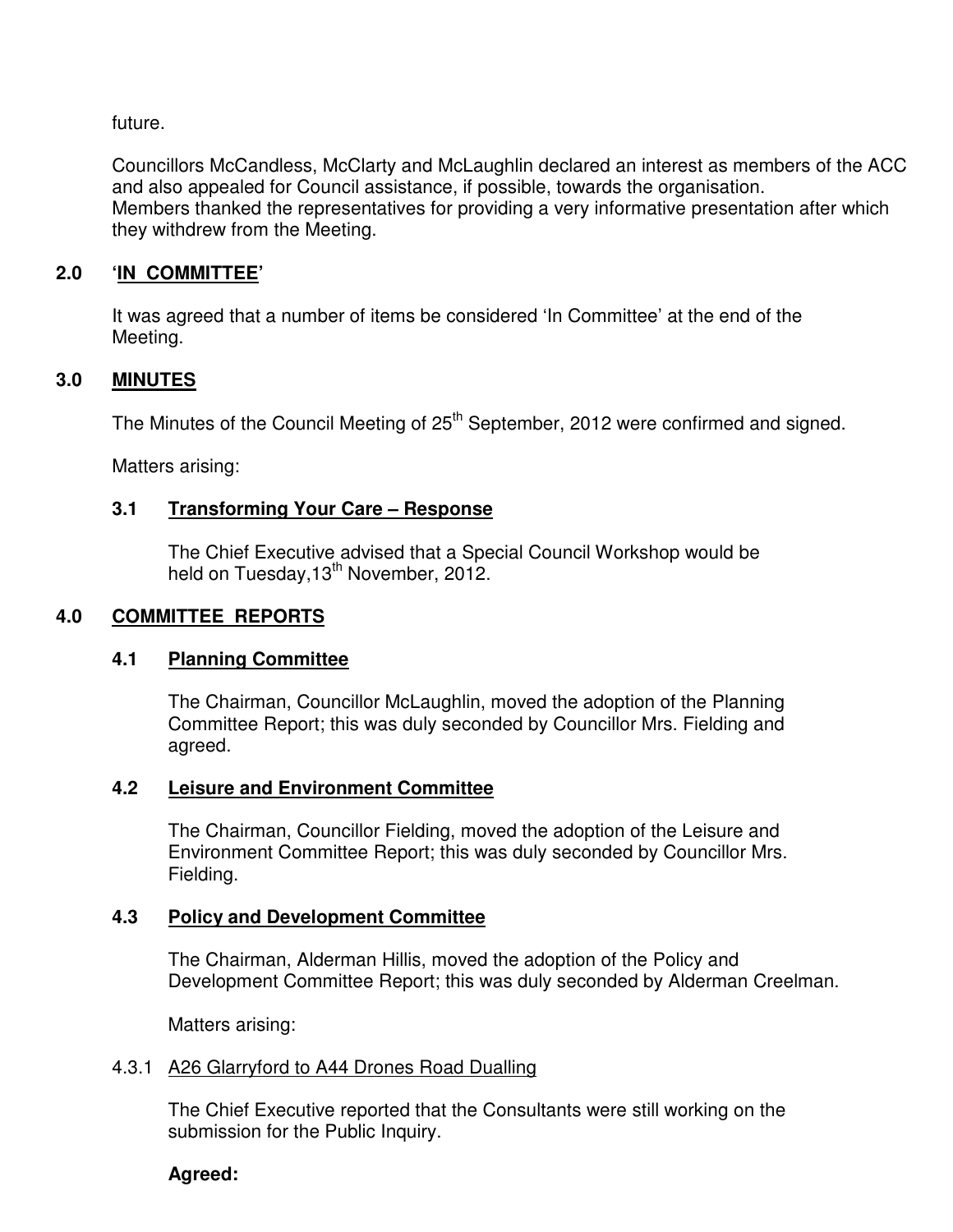That in order for the timeline to be achieved the response be submitted and be presented retrospectively at the November meeting of the Policy and Development Committee.

## 4.3.2 Removal of Public Payphone at Ramsey Park, Macosquin

 The Director of Leisure and Development reported that there had been consultation regarding the removal of the public payphone at Ramsey Park, Macosquin. The request for removal had been received from residents of Farranseer Park, Macosquin.

# **5.0 NOTICE OF MOTION**

The undernoted Notice of Motion had been submitted by Councillor Archibald:

"That this Council calls on the Minister of Health, Social Services and Public Safety to reassure parents that the future service model for Paediatric Congenital Cardiac Services will prioritise the needs of their children; and further calls on the Minister to explore fully an all-island solution with his counterpart Dr. James Reilly."

 Councillor Archibald spoke on the Motion and sought members' support. This was duly seconded by Councillor McClarty.

The following amendment was proposed by Councillor McCandless.

 "That this Council calls on the Minister of Health, Social Services and Public Safety to reassure parents, families and communities that future services and research for Paediatric Congential Cardiac Services will have top priority to ensure safe, sustainable and high quality models of care; and further calls on the Minister to explore fully a range of options within the context of the United Kingdom and Republic of Ireland to enhance user choice; provide needs matched services and promote better outcomes."

 Councillor McCandless spoke on the amendment which was seconded by Councillor Harding.

 On being put to the Meeting the amendment was lost, seven members voting in favour and twelve members voting against.

 The substantive Motion was then put to the Meeting and was carried, fourteen members voting in favour.

# **6.0 MOYLE DISTRICT COUNCIL**

Consideration was given to letter dated  $5<sup>th</sup>$  October, 2012 from Moyle District Council regarding the Crown Estates increased level of charges for leasing the seabed at various locations.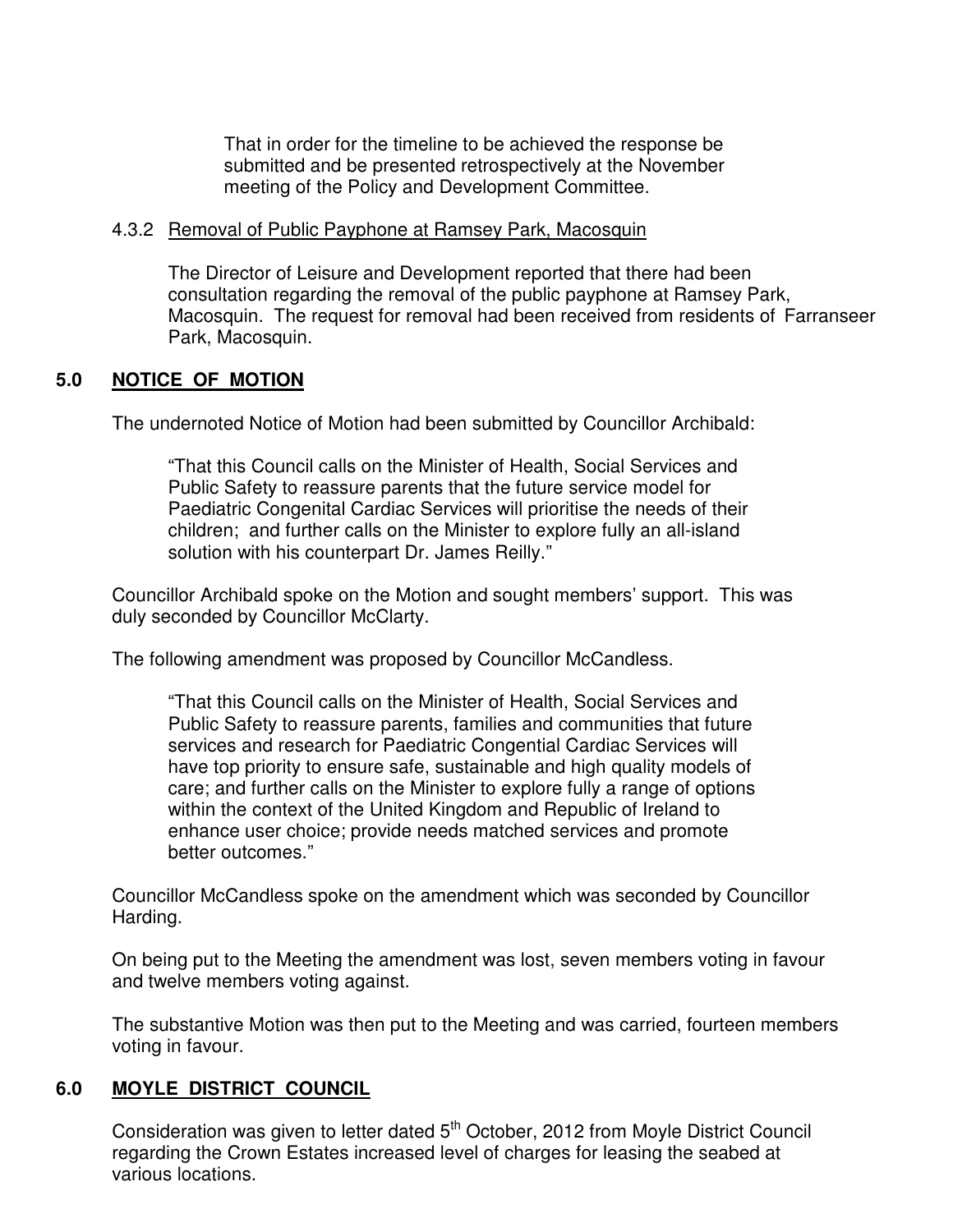It was proposed by Alderman Bradley, seconded by Councillor Fitzpatrick and agreed:

That the letter be marked 'Read'.

# **7.0 CORRESPONDENCE**

Members noted the following correspondence (previously supplied):

- **•** Email regarding Coastal Clean-up Event on  $27<sup>th</sup>$  October, 2012
- List of Reports available in Members' Library
- List of Consultation Documents

# **8.0 DOCUMENTS FOR SEALING**

Resolved:

That the following documents be sealed:

1. Cemetery Titles Grant of Right of Burial – Deeds Register Nos. 3925 – 3997 inclusive:

| Agherton    | $\overline{\phantom{0}}$ |
|-------------|--------------------------|
| Ballywillan | 5                        |
| Coleraine   | 5                        |
| Kilrea      | -                        |
| Portstewart | 3                        |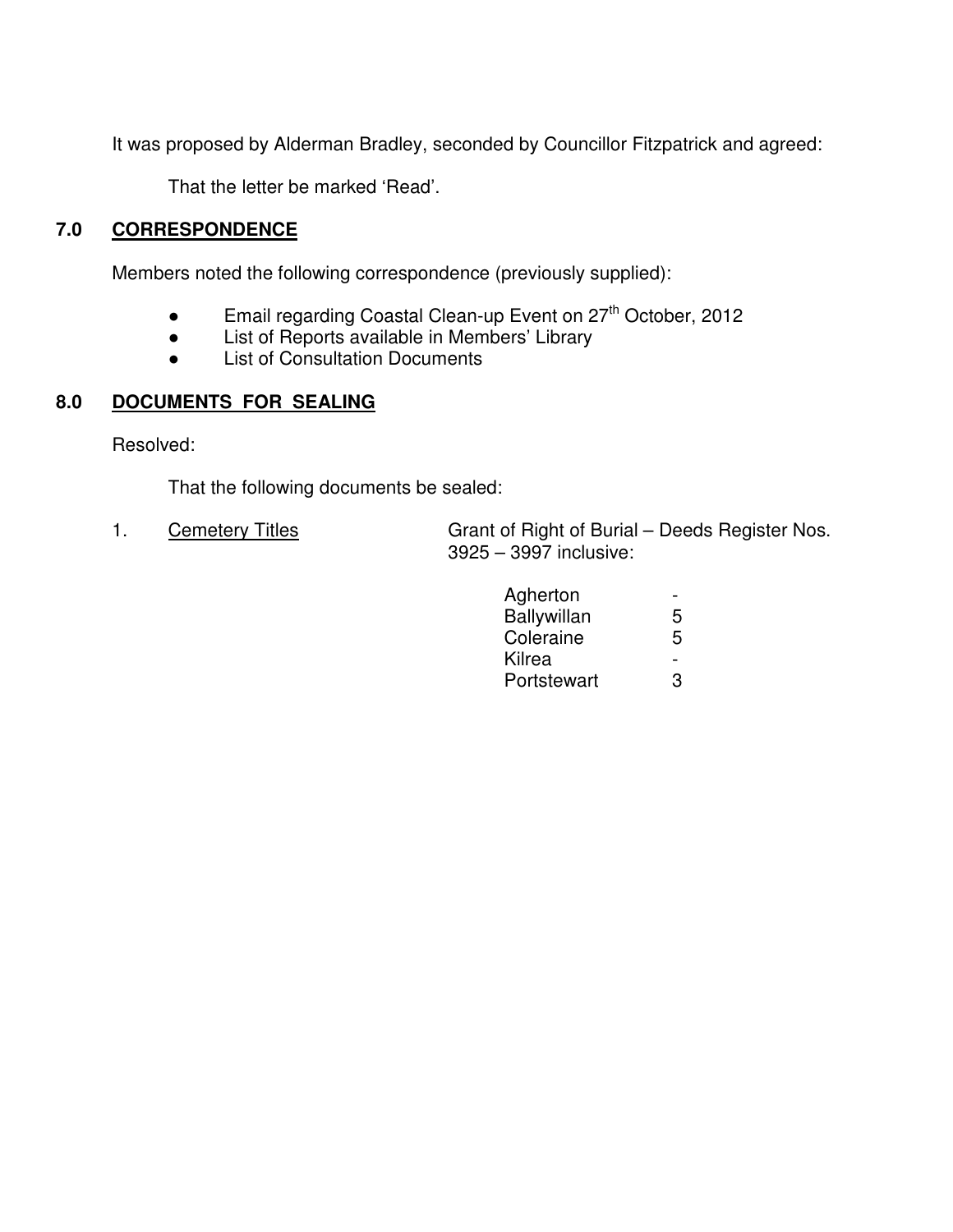# **PLANNING COMMITTEE**

# **23rd October, 2012.**

**Present:** Councillor G. L. McLaughlin in the Chair

The Mayor, Councillor A. S. Cole

The Deputy Mayor, Alderman M. T. Hickey (Mrs.)

## **Aldermen**

| J. M. Bradley  | N. F. Hillis  |
|----------------|---------------|
| W. T. Creelman | W. J. McClure |

# **Councillors**

- C. S. Alexander D. Harding C. Archibald R. J. Holmes D. D. Barbour W. A. King Y. Boyle (Ms.) R. A. Loftus (Mrs.) G. Duddy W. McCandless E. P. Fielding (Mrs.) D. McClarty M. Fielding **A. McQuillan** B. Fitzpatrick
- 

**Also in**

Attendance: Representative from the Planning Service – Mr. M. Wilson

**Officers in <b>Principal Administrative Officer**, Senior Environmental Health **Attendance:** Officer and Administrative Assistant

## **1.0 NORTHERN IRELAND ENVIRONMENT AGENCY - HISTORIC BUILDINGS UNIT**

 The Chairman welcomed Ms. Meabh McStravick and Mr. Alan Turkington who were in attendance to address Committee on the Historic Buildings Unit's Area Based Survey of Buildings of Architectural or Historic Interest.

Ms. McStravick elaborated on the work of the Unit, detailing the 2012 second survey being carried out in the Coleraine Borough area, including the following:

- Second survey commenced July 2012 and would be completed by March 2013;
- Process involved in the survey;
- NIEA assistance for owners;
- Areas of townscape character;
- Nationally important buildings;
- Industrial heritage;
- Memorials and public buildings.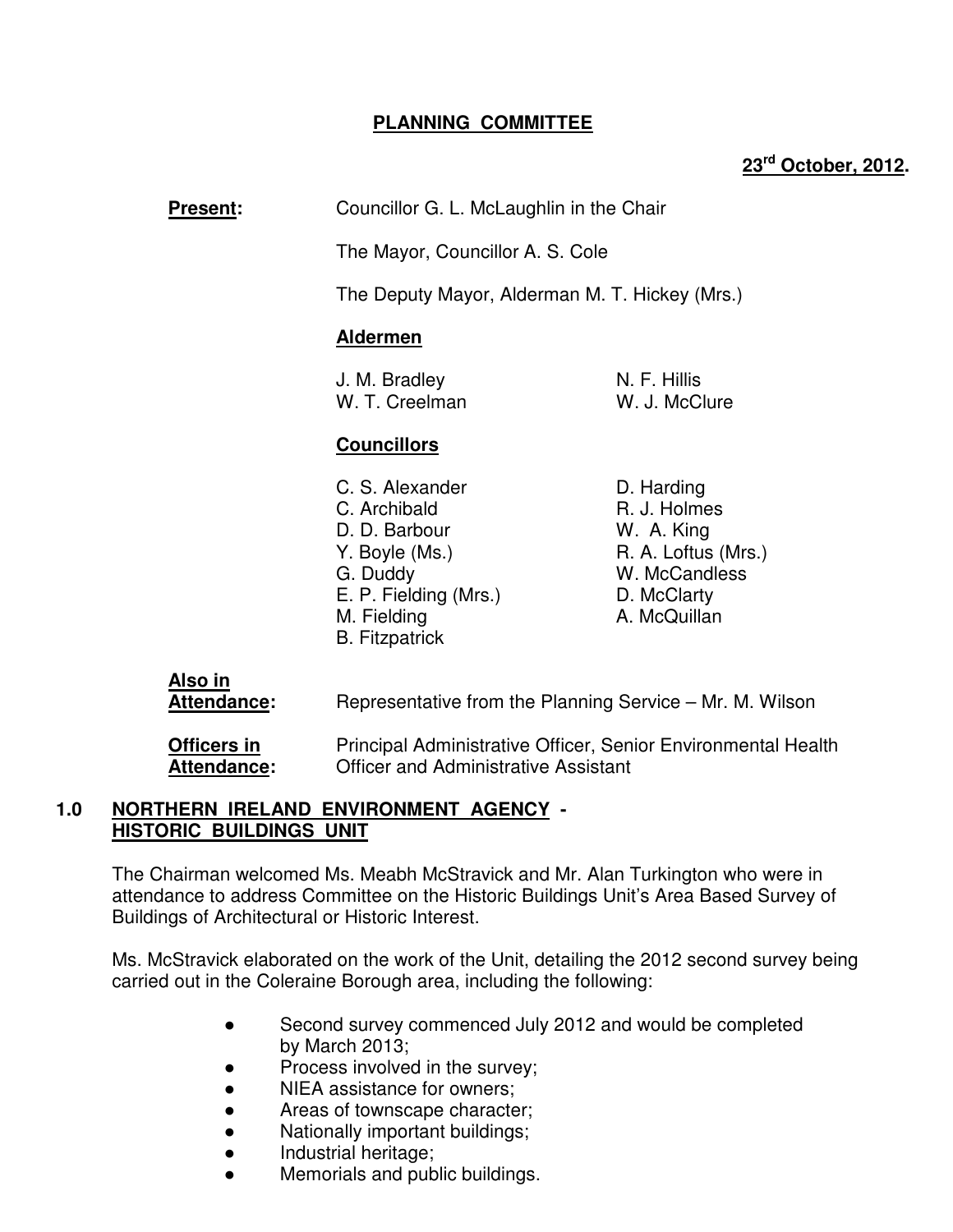Ms. McStravick and Mr. Turkington answered various members' questions and advised members to contact the Historic Buildings Unit regarding any buildings which should be considered for listing or delisting.

The Chairman thanked the representatives for attending after which they withdrew from the Meeting.

# **2.0 PLANNING APPLICATIONS**

A list of sixteen applications was presented for consideration (previously supplied).

# **Applications Deferred from Previous Meeting**

2.1 Application No. D1 C/2007/0692/F Four terraced houses with associated underground car parking at West Strand House, Castle Erin Road, Portrush for Carney Investments

The opinion of the Planning Service was to refuse.

It was proposed by Councillor Ms. Alexander, seconded by Councillor McClarty and agreed:

> That the application be held for two weeks to facilitate the submission of additional information.

2.2 Application No. D2 C/2010/0483/F Proposed 70 bed nursing home, GP medical centre and renovation to existing town houses at 18-36 Lower Captain Street, Coleraine, including lands to the rear, for The opinion of the Planning Service was to refuse. It was proposed by Councillor McClarty, seconded by Councillor Fitzpatrick and agreed:

 That the application be held for two weeks to facilitate the

submission of revised plans.

2.3 Application No. D3 C/2010/0704/F Renovation and extension to existing building to provide additional bedrooms for guesthouse use and rear granny flat at 39 Kerr Street, Portrush for A. McAleese and C. Gallagher

Mr. J. Hughes

2.4 Application No. D4 C/2011/0049/F Erection of a wind turbine (250kw max.) with tower height of 31m approximately 600m south east of The opinion of the Planning Service was to approve.

It was agreed that the application be approved.

The opinion of the Planning Service was to approve.

It was agreed that the application be approved.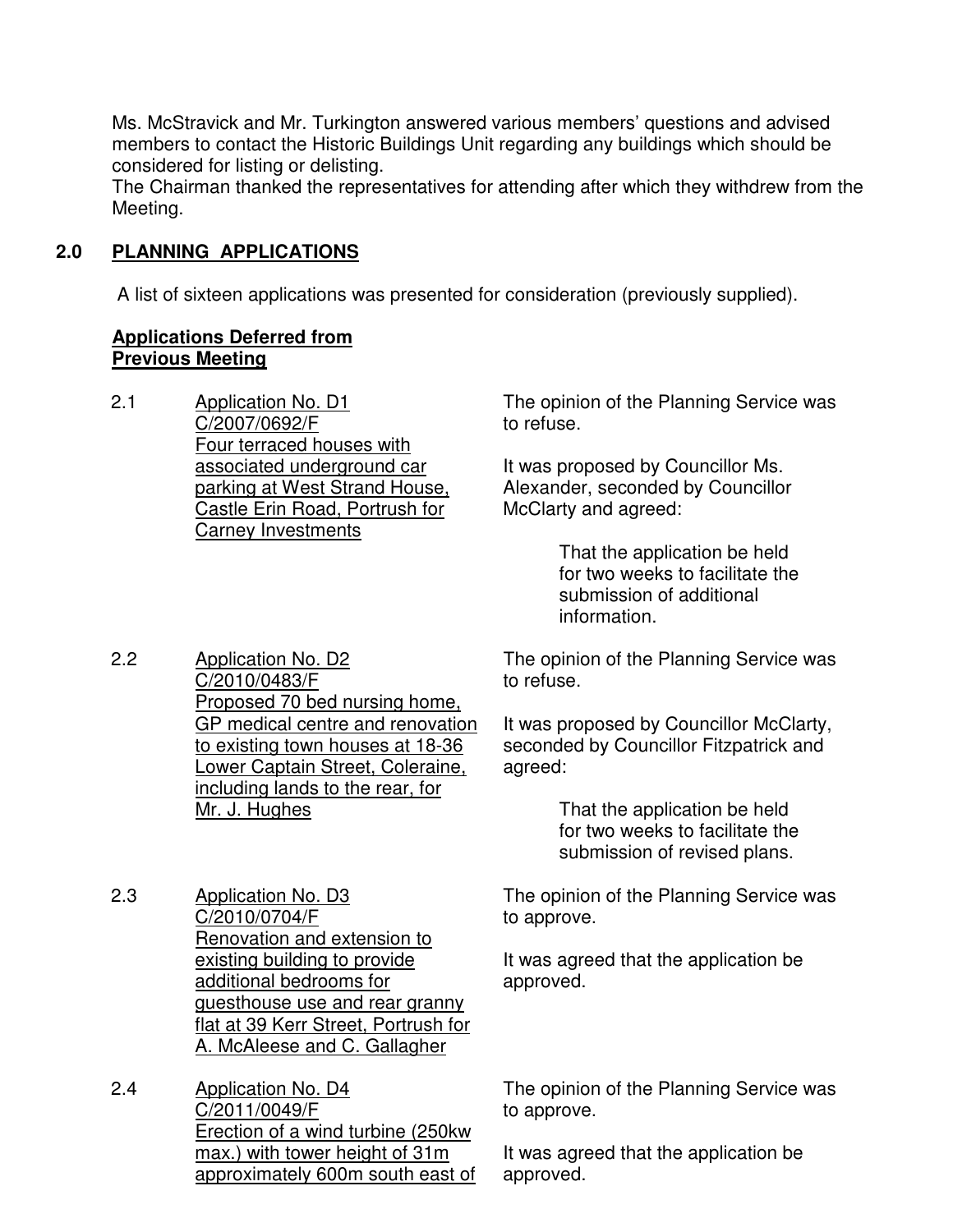40 Ballymenagh Road, Garvagh for Northern Counties Co-op Enterprises Ltd.

## **New Applications**

2.5 Application No. 2 C/2011/0164/F Farm diversification development comprising a 100kw wind turbine with a tower height up to 32m and agricultural slatted shed 157m north of 1 Glebe Road, Garvagh for Mr. G. Heaney

The opinion of the Planning Service was to refuse.

It was proposed by Councillor Mrs. Loftus, seconded by the Deputy Mayor and agreed:

> That the application be deferred for one month to facilitate an office meeting on the grounds that all material planning considerations had not been assessed.

2.6 Application No. 3 C/2011/0586/O Site for detached one-and-a half storey dwelling adjacent to 56 Kerr Street, Portrush and adjacent to Causeway View Lane/opposite rear of 22 and 25 Princess Street, Portrush for Mr. T. Caves

The opinion of the Planning Service was to refuse.

It was proposed by Councillor McClarty, seconded by Councillor Archibald and agreed:

> That the application be deferred for one month to facilitate an office meeting on the grounds that all material planning considerations had not been assessed.

2.7 Application No. 4 C/2012/0159/F Proposed storage shed in connection with agricultural business at rear of No. 89A Mettican Road, Garvagh for Mr. N. McFarlane

The opinion of the Planning Service was to refuse.

It was proposed by Councillor McQuillan, seconded by Councillor King and agreed:

> That the application be deferred for one month to facilitate an office meeting on the grounds that all material planning considerations had not been assessed.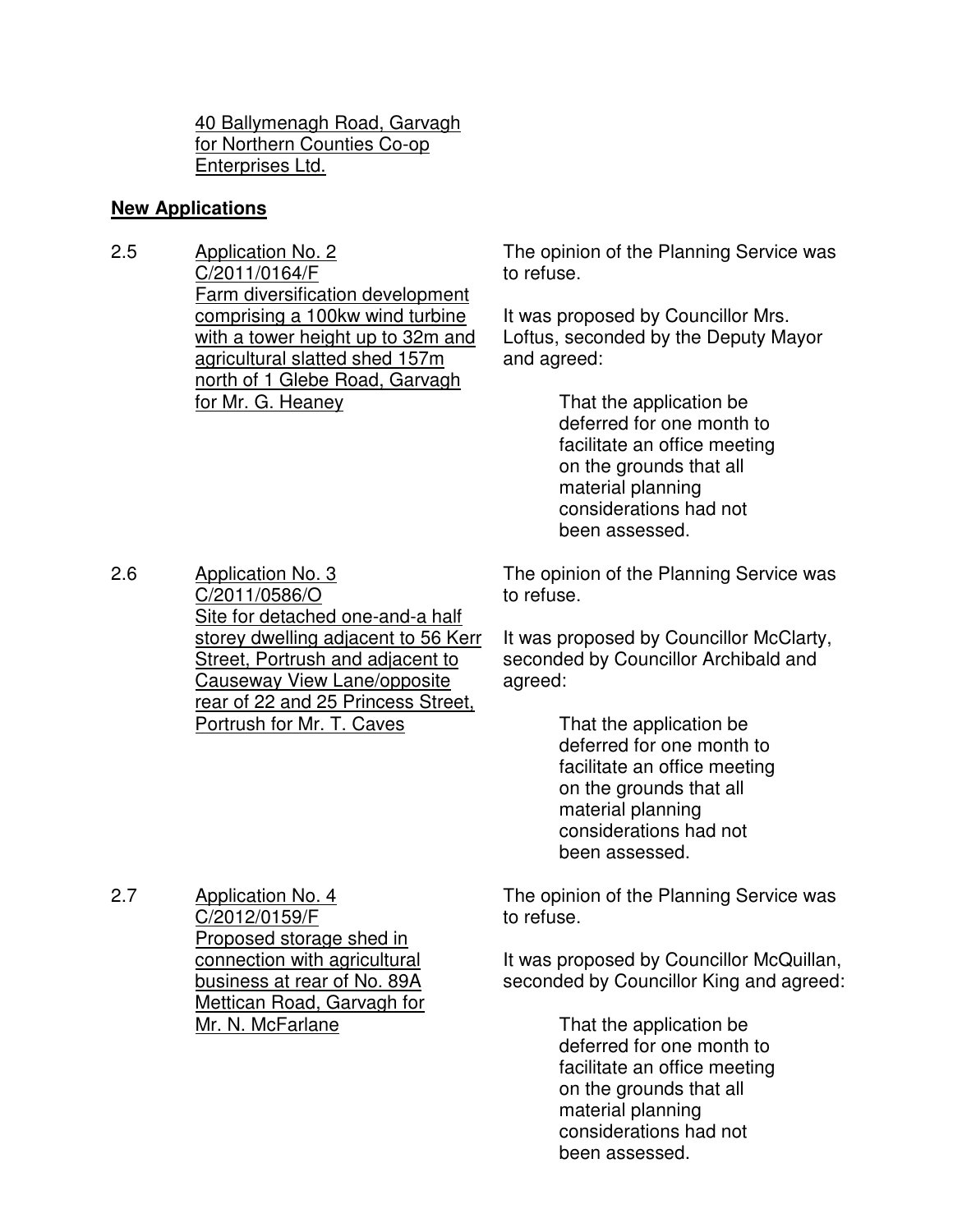2.8 Application No. 6 C/2012/0228/F Proposed shed for storage of farm machinery to the rear of 97 Cashel Road, Macosquin, Coleraine for Mr. W. Nevin

C/2012/0289/O

for Mr. D. McGill

Proposed site for dwelling and garage immediately south-east of 51 Coolnasillagh Road, Garvagh

The opinion of the Planning Service was to refuse.

It was proposed by Councillor McQuillan, seconded by Councillor Duddy and agreed:

> That the application be deferred for one month to facilitate an office meeting on the grounds that all material planning considerations had not been assessed.

The opinion of the Planning Service was to refuse.

It was proposed by Councillor McQuillan, seconded by Councillor Mrs. Loftus and agreed:

> That the application be deferred for one month to facilitate an office meeting on the grounds that all material planning considerations had not been assessed.

# **3.0 OFFICE MEETINGS**

It was noted that the Office Meetings would be held on Friday, 16<sup>th</sup> November, 2012.

## **4.0 C/2012/0202/F PLANNING APPLICATION FOR 6 NO. APARTMENTS AT 4/4A BATH TERRACE, PORTRUSH**

Members noted copy letter dated 20<sup>th</sup> September, 2012 from the Northern Area Planning Office (previously supplied) advising that the decision notice refusing planning permission for the above application had been issued.

2.9 Application No. 10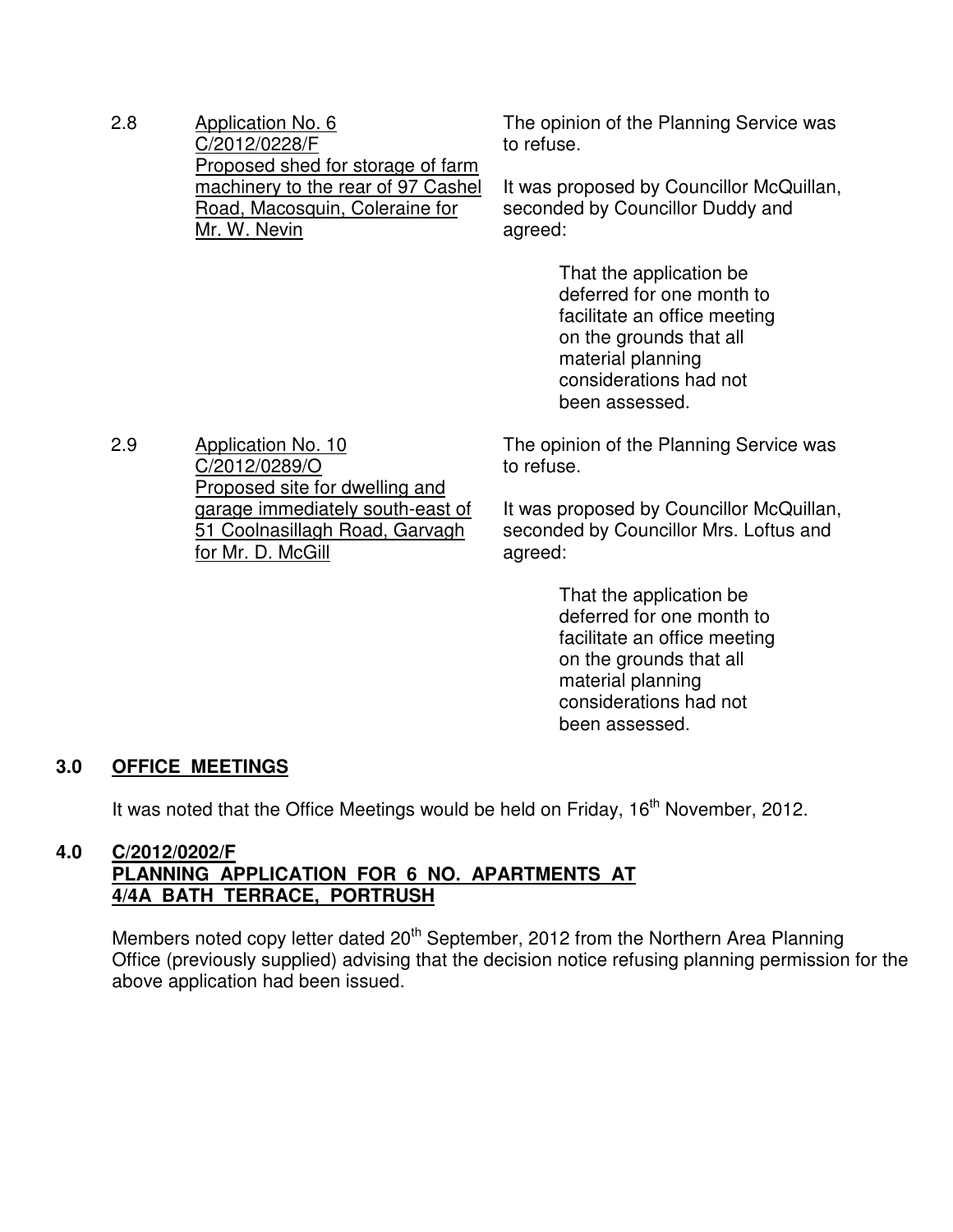## **LEISURE AND ENVIRONMENT COMMITTEE**

**6 th November, 2012.** 

| <b>Present:</b>                          | Councillor M. Fielding, in the Chair                                                                                                                                                               |                                                                                                                                                                         |  |  |
|------------------------------------------|----------------------------------------------------------------------------------------------------------------------------------------------------------------------------------------------------|-------------------------------------------------------------------------------------------------------------------------------------------------------------------------|--|--|
|                                          | <b>Aldermen</b>                                                                                                                                                                                    |                                                                                                                                                                         |  |  |
|                                          | J. M. Bradley<br>(Items $3.0 - 15.4$ )<br>W. T. Creelman<br>(Items $1.00 - 15.0$ )                                                                                                                 | N. F. Hillis<br>W. J. McClure                                                                                                                                           |  |  |
|                                          | <b>Councillors</b>                                                                                                                                                                                 |                                                                                                                                                                         |  |  |
|                                          | C. S. Alexander (Ms.)<br>(Items $3.0 - 15.4$ )<br>C. Archibald<br>Y. Boyle (Ms.)<br>(Items $1.0 - 3.0$ )<br>E. P. Fielding (Mrs.)<br><b>B.</b> Fitzpatrick<br>D. Harding<br>(Items $1.0 - 6.1.2$ ) | R. J. Holmes<br>W. A. King<br>(Items $1.0 - 5.3$ )<br>R. A. Loftus (Mrs.)<br>W. McCandless<br>(Items $3.0 - 15.4$ )<br>A. McQuillan<br>(Items $5.3 - 15.4$ )            |  |  |
| <b>Officers in</b><br><b>Attendance:</b> |                                                                                                                                                                                                    | Corporate Director of Environmental Services, Corporate Director of<br>Leisure and Development, Museums Officer (Items $1.0 - 6.1.2$ ) and<br>Administrative Assistant. |  |  |
| <b>Apologies:</b>                        |                                                                                                                                                                                                    | The Mayor, Deputy Mayor, Councillors Barbour, Duddy,<br>McClarty and McLaughlin.                                                                                        |  |  |
| <b>AME</b>                               |                                                                                                                                                                                                    |                                                                                                                                                                         |  |  |

#### **1.0 WELCOME**

The Chairman welcomed everyone to the meeting and extended a special welcome to representatives from Roads Service.

#### **2.0 SYMPATHY**

The Chairman expressed sympathy to the wife and family of the murdered prison officer, David Black and as a mark of respect, a minute's silence was held.

#### **3.0 ROADS SERVICE NORTHERN DIVISION – INTERIM REPORT 2012/2013**

 Ms. Deidre Mackle, Divisional Roads Manager and Mr. Austin Montgomery, Section Engineer were in attendance to present the Interim Report for 2012/2013 on Roads Service work in the Borough area. They updated members on the progress of delivery of their work programmes and advised members of scheme priorities for 2013/2014.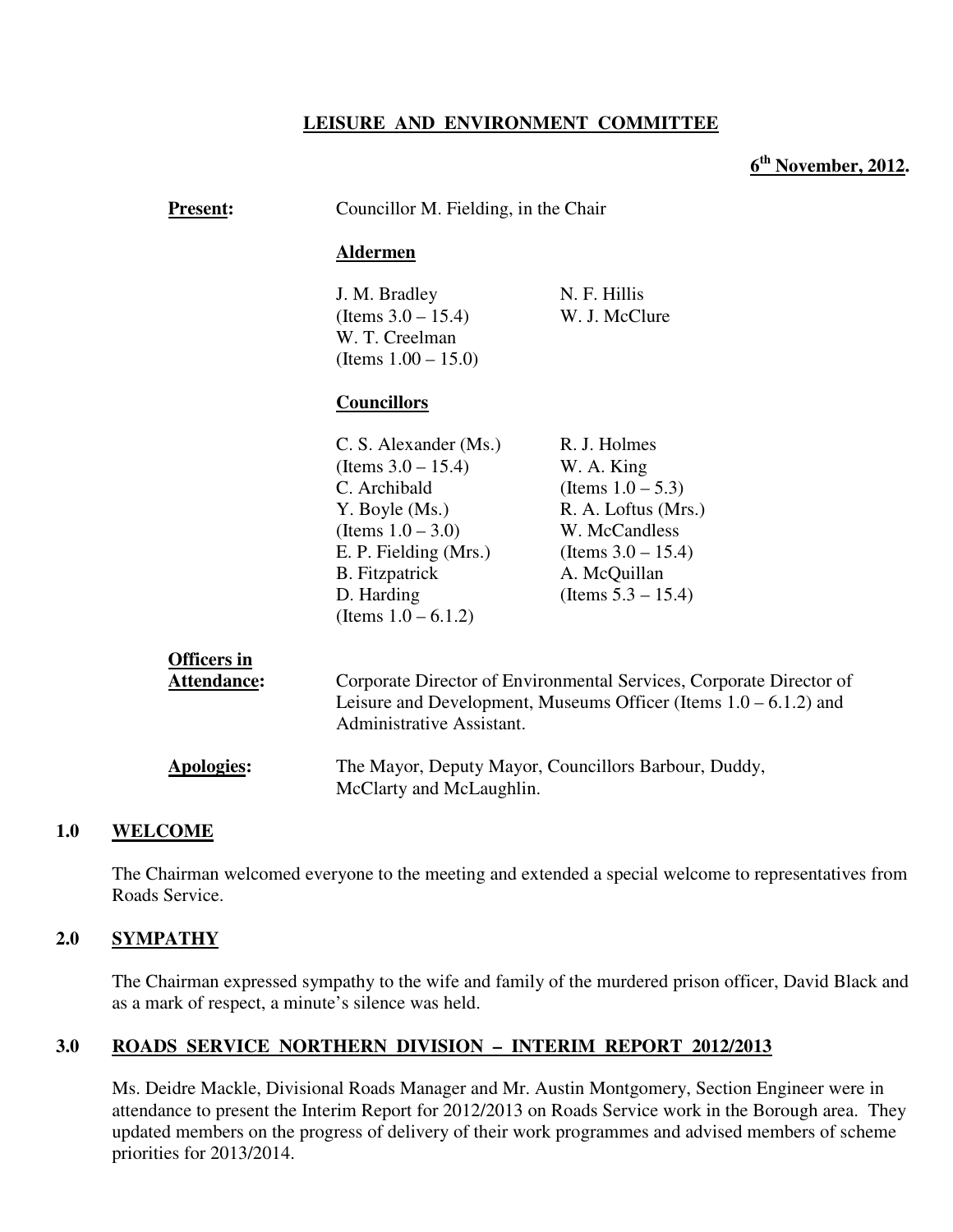The representatives answered members' questions on a variety of issues including the A26 dualling; gritting part of Newmills Road, Coleraine; car park payment systems; foot paths in Kilrea and work at Adelaide Avenue, Coleraine.

Members' attention was drawn to the Request/Enquiry form enclosed with the Roads Report which should be used to forward specific queries to Roads Service.

The Chairman thanked the representatives for their presentation after which they withdrew from the meeting.

## **4.0 "IN COMMITTEE"**

It was agreed to discuss items to be heard "In Committee" at the end of the meeting.

# **5.0 LEISURE SERVICES' REPORT**

The Report of the Corporate Director of Leisure and Development was considered (previously supplied).

Matters arising:

#### **5.1 Coleraine Sports Council – Request for Grant Aid**

Consideration was given to information on this request, as detailed in the report.

#### **Recommended:**

That Council award Coleraine Sports Council £7,425.00 to assist them with their work.

Members noted that this amount had been provided for in the estimates.

# **5.2 Northern Ireland Special Festival of Pool – Request for Grant Aid**

Consideration was given to information on this request, as detailed in the report.

#### **Recommended:**

That Council award Northern Ireland Special Festival of Pool £1,000.00 to assist them with staging the Northern Ireland Special Festival of Pool at the Lodge Hotel, Coleraine from  $12<sup>th</sup> - 15<sup>th</sup>$ November, 2012.

Members noted that this amount had been provided for in the estimates.

# **5.3 Fees and Charges, Council Caravan Sites 2013-2014**

Consideration was given to information on this request, as detailed in the report.

It was proposed by Alderman Bradley and seconded by Alderman McClure:

That the decision to increase the fees and charges be deferred until the full Council meeting to allow representatives from the Caravan Owners Association an opportunity to address Council.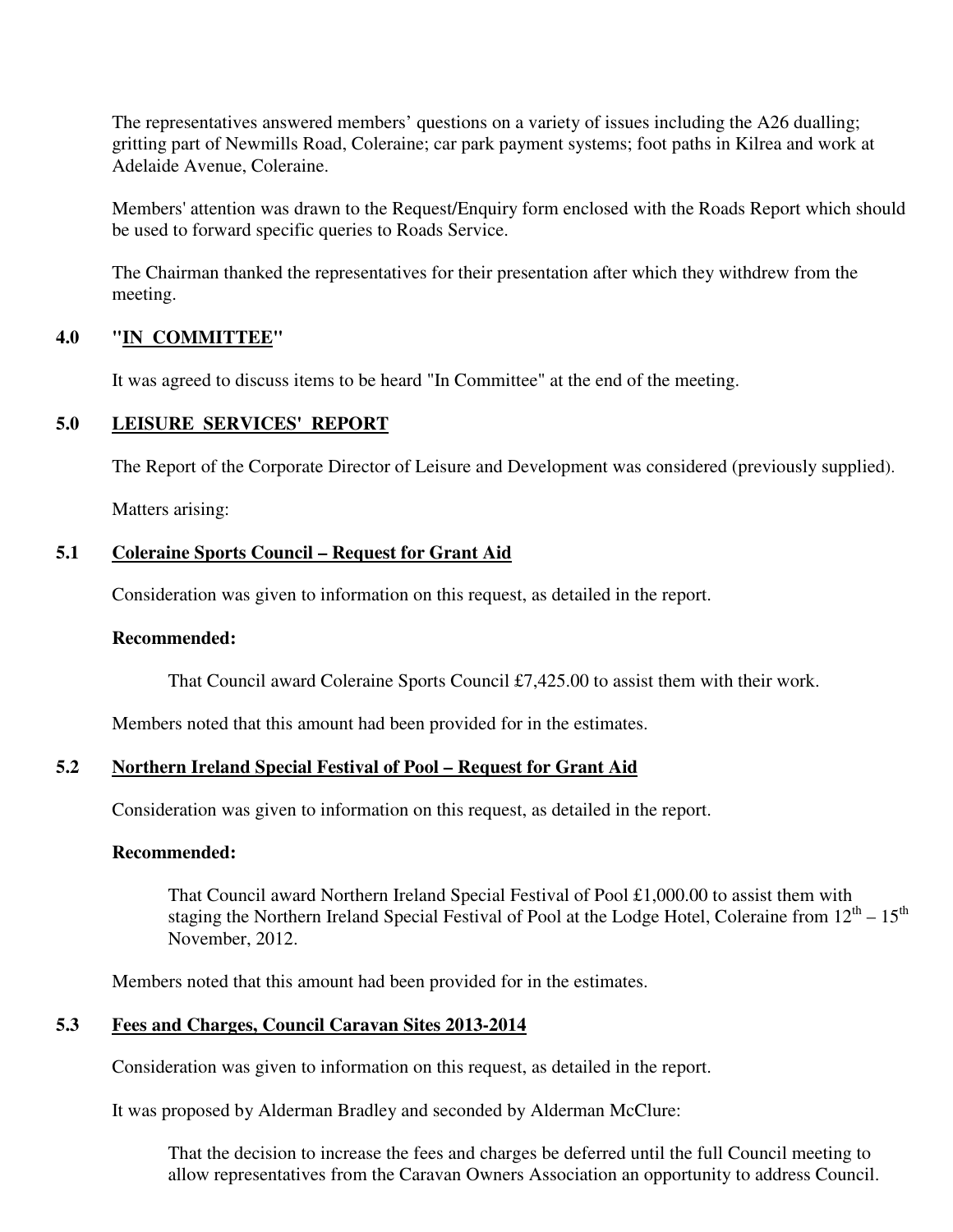A discussion ensued and it was proposed as an amendment by Councillor Harding and seconded by Councillor Holmes:

That static caravan rentals be increased by 2.2% instead of the recommendation of 3% as detailed in the report.

A lengthy discussion ensued and the Corporate Director of Leisure and Development answered members' various questions.

Following a request for a recorded vote, members voted on the amendment thus:

| For:                | Alderman Hillis<br>Councillors Ms. Alexander, Archibald, Fitzpatrick, Harding<br>Holmes, King, Mrs. Loftus and McCandless (9) |
|---------------------|-------------------------------------------------------------------------------------------------------------------------------|
| <b>Against:</b>     | None                                                                                                                          |
| <b>Abstentions:</b> | Aldermen Bradley, Creelman and McClure<br>Councillors Mrs. Fielding, Fielding and McQuillan (6)                               |

The amendment was, therefore, carried with nine members voting in favour, none against and six abstentions.

#### **Recommended:**

That Council approve the fees and charges detailed below:

| <b>Service</b>                                   | <b>Current</b><br>£ | <b>Proposed</b><br>£ | <b>Comments</b>                                                                                                                                                                                                                                                                                   |
|--------------------------------------------------|---------------------|----------------------|---------------------------------------------------------------------------------------------------------------------------------------------------------------------------------------------------------------------------------------------------------------------------------------------------|
| <b>Static Caravan Rentals</b>                    | 2135.00             | 2205.00              | Basic rent increase of 2.2% to £1,666*.<br>2.7% increase in rates to £171.59 $* =$<br>£1837*. In line with present $HMRC$<br>policy VAT is now due on both rent $\&$<br>rates leaving total cost at £2,205, an<br>increase of £70 on $2012/13$ .<br>* figures rounded for accounting<br>purposes. |
| <b>Administration Fee for</b>                    | 10.00               | 15.00                | Increased unit cost due to reduced                                                                                                                                                                                                                                                                |
| Insurance                                        | $+VAT$              | $+VAT$               | numbers / scale                                                                                                                                                                                                                                                                                   |
| <b>Serviced Touring Sites</b><br><b>Off Peak</b> | 20.00               | 20.00                | No increase. See comments above                                                                                                                                                                                                                                                                   |
| <b>Serviced Touring Sites</b><br>Peak            | 22.00               | 22.00                | As above.                                                                                                                                                                                                                                                                                         |
| Non serviced Touring sites –<br><b>Off Peak</b>  | 18.00               | 18.00                | As above.                                                                                                                                                                                                                                                                                         |
| Non Serviced Touring sites -<br>Peak             | 20.00               | 20.00                | As above.                                                                                                                                                                                                                                                                                         |
| <b>Serviced Touring Sites</b><br>Events          | 40.00               | 40.00                | As above.                                                                                                                                                                                                                                                                                         |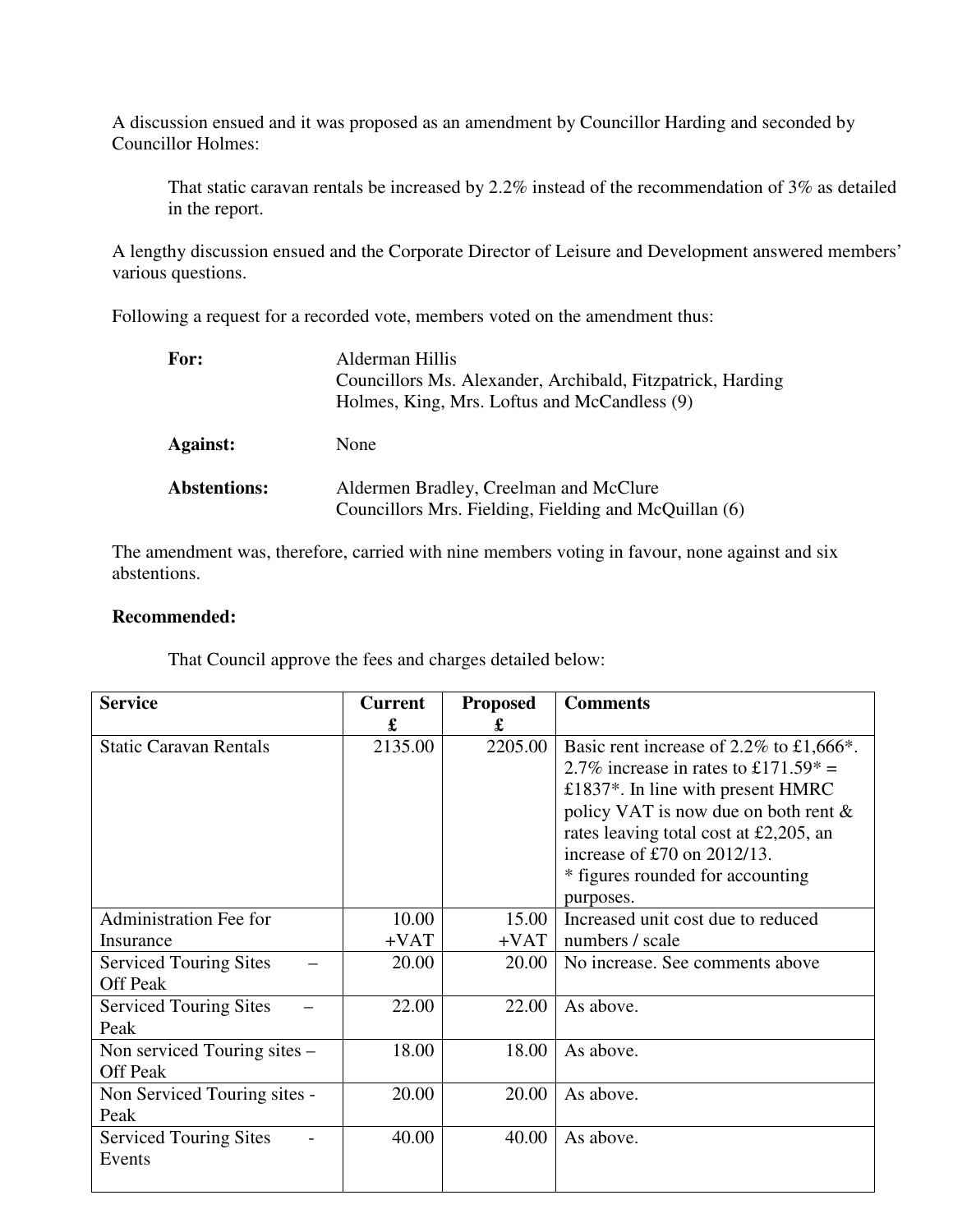| Non-serviced Touring Sites - | 35.00 | $35.00$   As above. |
|------------------------------|-------|---------------------|
| Events                       |       |                     |

Members noted that the 3 options for payment continue:

- $(i)$  Full payment by  $31/1/13$ ;
- (ii) Two instalments payable by 31/3/13;
- (iii) Direct debit over 10 months by 31/10/13, commencing end January 2013.

Arrangements to pay for electricity usage remain unchanged, with supply capped at 15 amps (approx. 3000 watts) and any overload likely to result in a power failure to a caravan.

#### **5.4 For Information**

#### **5.4.1 Coleraine 400 Briefing**

The Museums Officer briefed members on the celebration of the 400 anniversary of Coleraine's Town Charter and highlighted the following:

- Background
- Aim
- Planned events
- Funding
- Brochure

# **6.0 ENVIRONMENTAL SERVICES' REPORT**

The Report of the Corporate Director of Environmental Services was considered (previously supplied).

Matters arising:

## **6.1 Entertainment Licences**

#### **6.1.1 The Playhouse, 47 Main Street, Portrush**

An application for a grant of an Entertainment Licence had been received from Mr. A. Murphy on behalf of A.J.M. Event Management Ltd.

Days and times on which it is intended to provide entertainment:

 Monday/Tuesday – Thursday/Friday 11.30 a.m. – 1.00 a.m. Friday/Saturday – Saturday/Sunday 11.30 a.m. – 1.30 a.m. Sunday 12.30 p.m. – Midnight.

Members noted that a letter of objection had been received.

#### **Recommended:**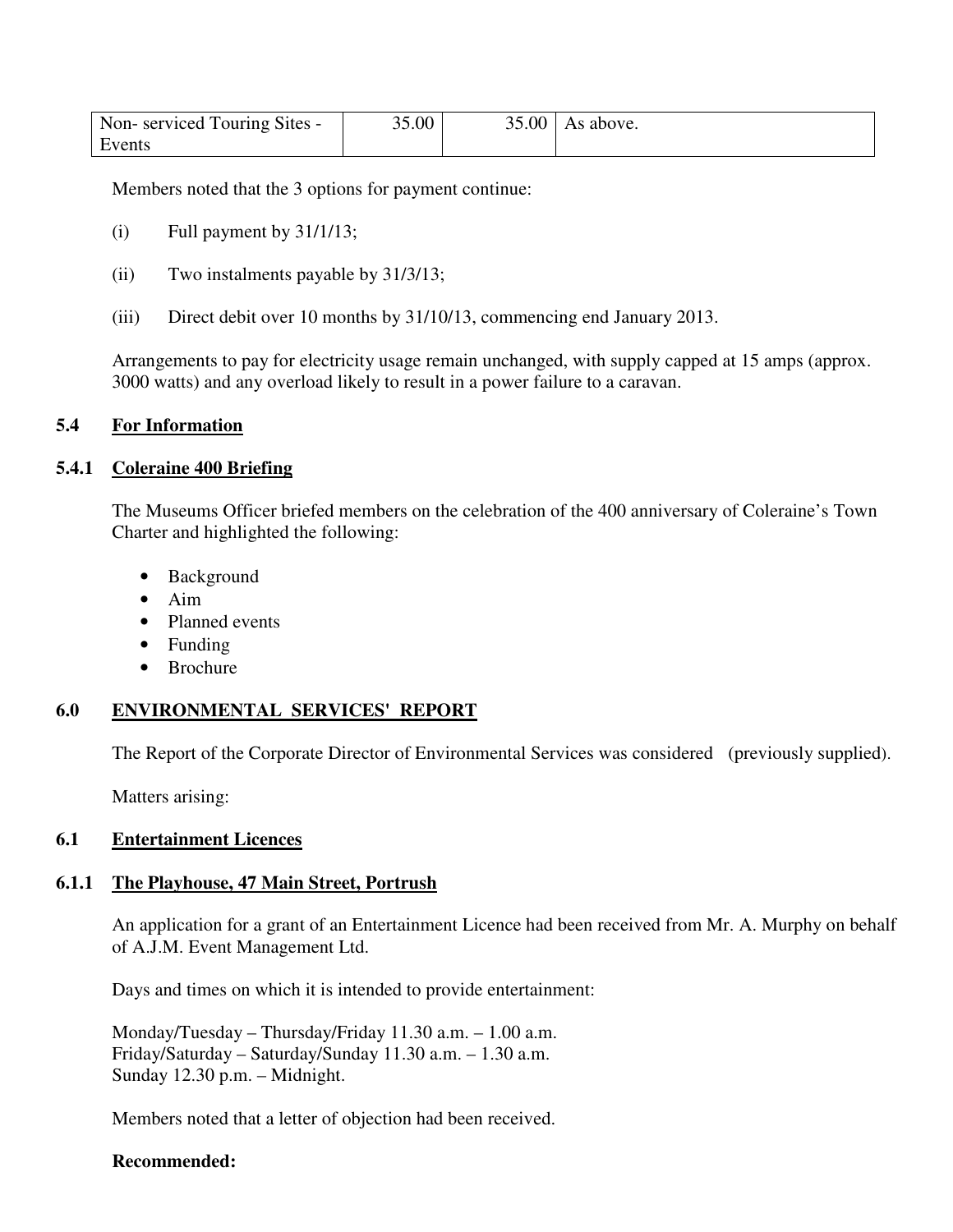That a decision be deferred until the Council Meeting on  $27<sup>th</sup>$  November, 2012 at which time both the applicant and objector(s) would be given an opportunity to address Council.

## **6.1.2 Glebe House, 27 Dunderg Road, Macosquin**

An application for a grant of an Entertainment Licence had been received from Mr. H. Hamilton.

Days and times on which it is intended to provide entertainment:

Monday – Saturday 11.30 a.m. – 11.00 p.m. except on those occasions when a late licence has been granted by PSNI 11.30 a.m. – 1.00 a.m.

Sunday 12.30 p.m. – 10.00 p.m. except on those occasions when a late licence has been granted by PSNI 12.30 p.m. – Midnight.

## **Recommended:**

That the Entertainment Licence be granted subject to compliance with any recommendations of the Northern Ireland Fire and Rescue Service and inclusive of the following special conditions:

- All requirements as contained within Night Safe Coleraine Code of Best Practice 2008.
- All door supervisors employed must be licensed with a scheme recognised by Coleraine Borough Council.

# **6.1.3 The Vines, 41/43 Main Street, Garvagh**

An application for a grant of an Entertainment Licence had been received from Mr. C. Bradley.

Days and times on which it is intended to provide entertainment:

Monday – Saturday 7.00 p.m. – 11.00 p.m. Sunday 7.00 p.m. – 10.00 p.m.

# **Recommended:**

That the Entertainment Licence be granted subject to compliance with any recommendations of the Northern Ireland Fire and Rescue Service and inclusive of the following special conditions:

- No representations being received inside the 28 day period.
- No PSNI objection.
- All requirements as contained within Night Safe Coleraine Code of Best Practice 2008.
- All door supervisors employed must be licensed with a scheme recognised by Coleraine Borough Council.

# **6.2 For Information**

# **6.2.1 Building Control Report**

Members noted information on this topic, as detailed in the report.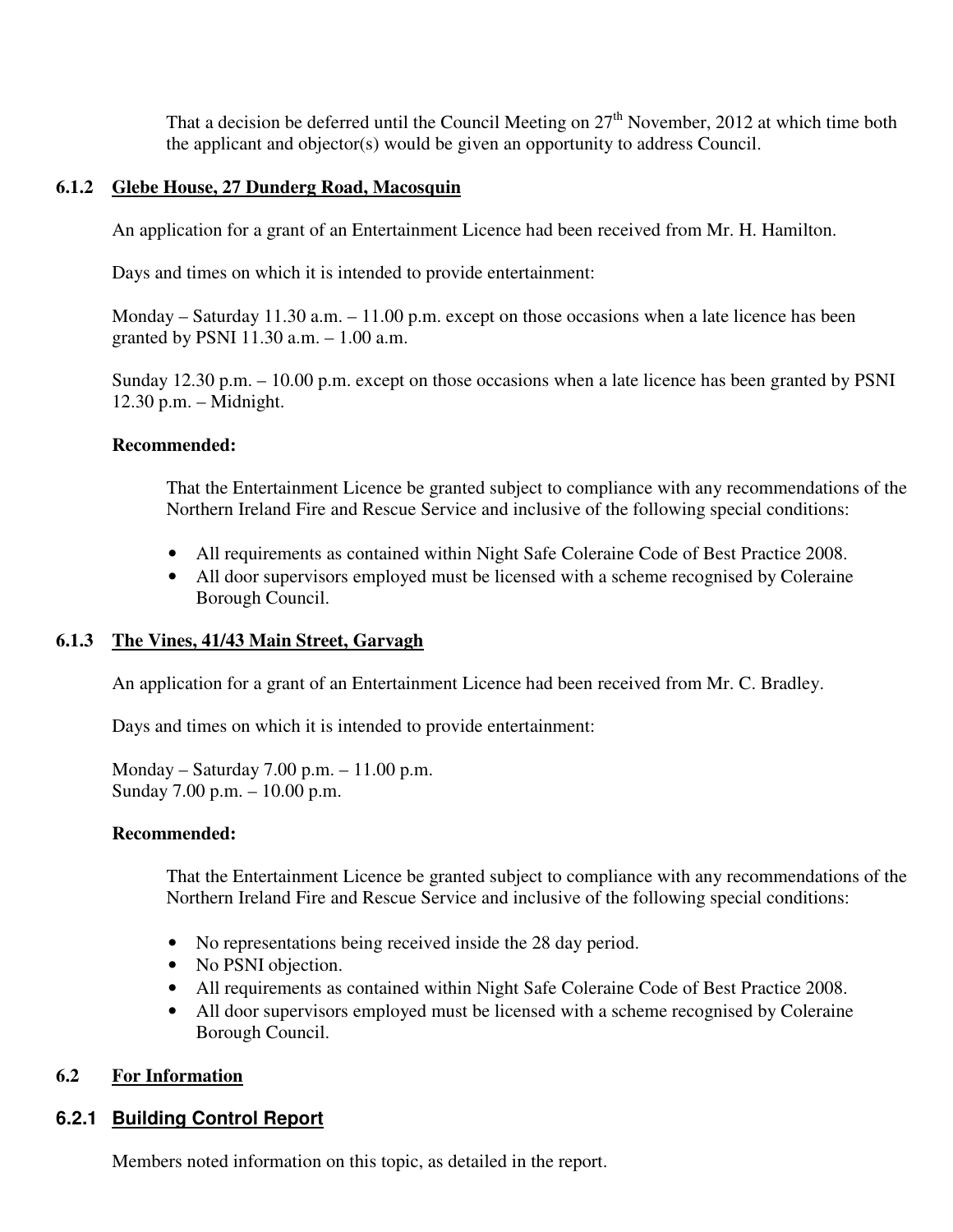## **6.2.2 North West Regional Waste Management Group (NWRWMG) Minutes**

Members noted the Minutes of the NWRWMG Joint Committee held on Wednesday, 5<sup>th</sup> September, 2012 (previously circulated).

Noted.

# **7.0 STATION SQUARE, PORTRUSH**

The Corporate Director of Leisure and Development advised members that part of the masts had been removed for repair by the contractor, at no cost to Council. Further to a member's request for an update on the snagging matters, he advised that there would be a report provided at the Portrush Regeneration meeting to be held on Thursday,  $8<sup>th</sup>$  November, 2012.

# **8.0 PARKER AVENUE PLAYING FIELDS, PORTRUSH**

The Corporate Director of Leisure and Development advised members that Portrush Football Club were receptive to using the Bowl area for training and talks were ongoing regarding this matter.

# **9.0 GLENMANUS PLAYING FIELDS, PORTRUSH**

Further to a member's question regarding the drainage works at Glenmanus Playing Fields the Corporate Director of Leisure and Development advised that a schedule/date of works would be provided.

# **10.0 NATIONAL TRAILS DAY**

A member congratulated the Countryside and Marine Manager on organising this event recently on the River Bann.

# **11.0 BUS SHELTERS**

A member referred to a bus shelter in Larchfield Gardens, Kilrea which has been the subject of graffiti attacks and advised that some residents wanted it removed.

The Corporate Director of Environmental Services advised he was aware of the problem but reported that the shelter was needed and used. He urged residents to pass on any information regarding vandalism to the PSNI and Council.

The member requested information on other bus shelters and the Corporate Director of Environmental Services advised he would speak to the Operations Manager and report back to the member with the information.

# **12.0 EAST STRAND PROMENADE, PORTRUSH**

A member requested an update on the cost of repairs to the East Strand Promenade at the next Leisure and Environment Committee meeting. The Corporate Director of Leisure and Development advised that this item would be discussed "In Committee" at the next Leisure and Environment Committee meeting.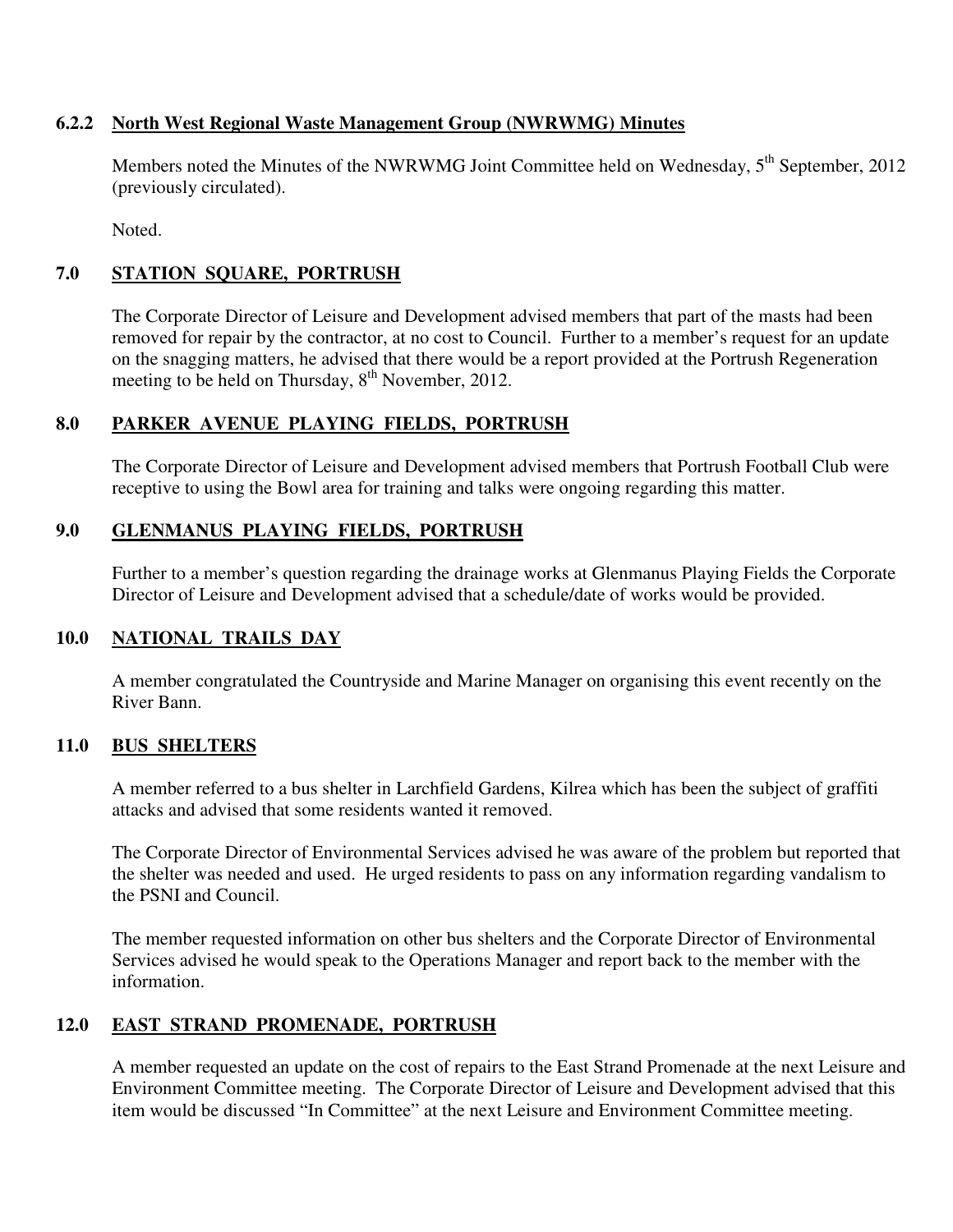# 13.0 NORTHERN IRELAND WATER - INFORMAL BRIEFING, TUESDAY, 20<sup>TH</sup> NOVEMBER, **2012**

The Corporate Director of Environmental Services read letter from Northern Ireland Water inviting the Town Clerk and Chief Executive and representatives to attend an informal briefing session on Tuesday,  $20<sup>th</sup>$  November, 2012 at the Learning and Development Centre, 61 Milltown Road, Antrim. Members interested in attending were asked to contact the Corporate Director of Environmental Services.

# **14.0 SEMINAR ON EMERGENCY PREPAREDNESS IN RELATION TO SEVERE WEATHER**

The Corporate Director of Environmental Services advised members of a seminar on Emergency Preparedness in Relation to Severe Weather to be held on Monday, 19<sup>th</sup> November, 2012 at 1.00 p.m. in Cloonavin. Members interested in attending were asked to contact the Corporate Director of Environmental Services.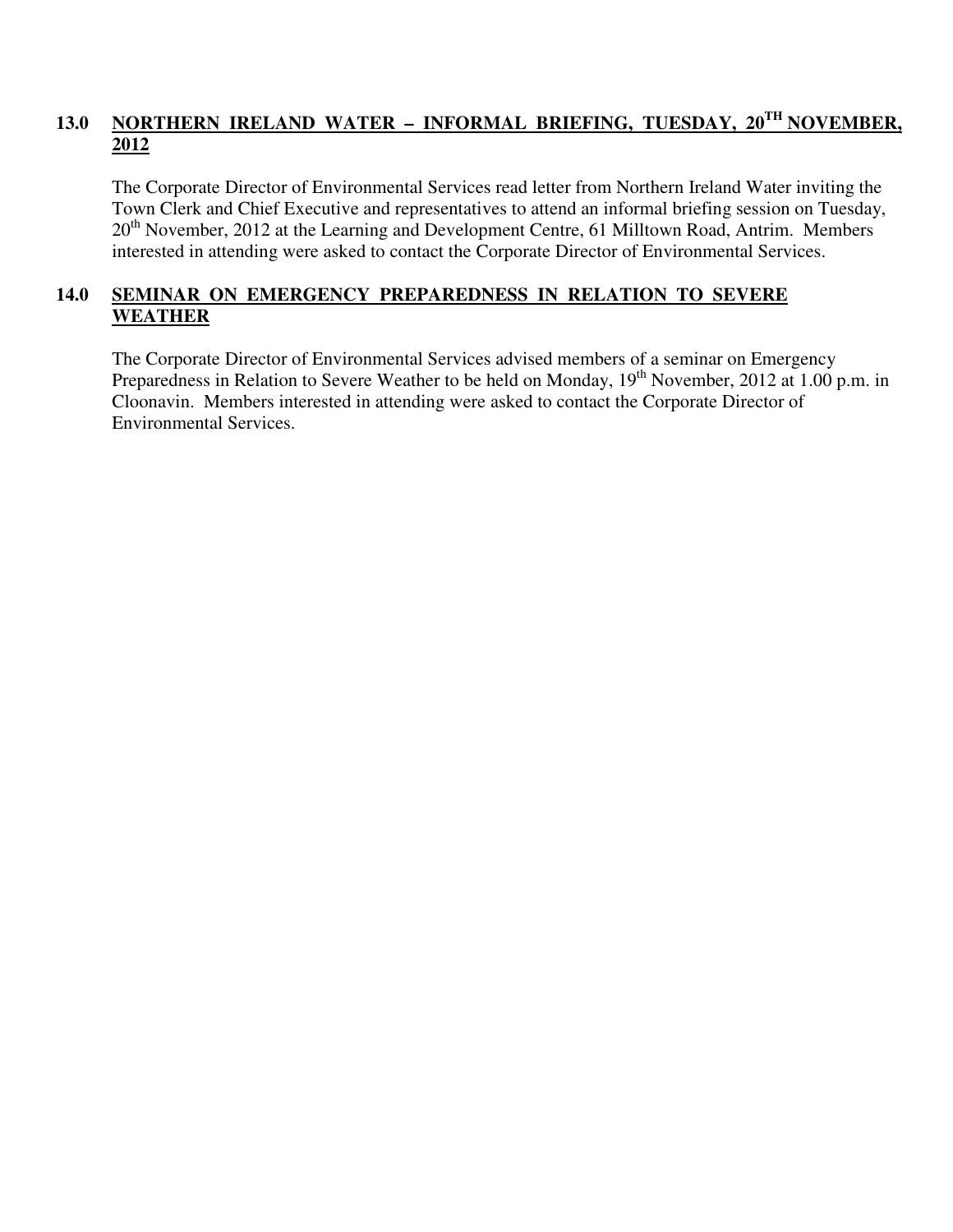# **POLICY AND DEVELOPMENT COMMITTEE**

#### **20 November 2012**

| <b>Present:</b>                          | Alderman N F Hillis in the Chair                                                                                                                                                                                                                                     |                                                      |  |
|------------------------------------------|----------------------------------------------------------------------------------------------------------------------------------------------------------------------------------------------------------------------------------------------------------------------|------------------------------------------------------|--|
|                                          | The Mayor, Councillor A S Cole                                                                                                                                                                                                                                       |                                                      |  |
|                                          | The Deputy Mayor, Alderman Mrs M Hickey<br><b>Aldermen</b>                                                                                                                                                                                                           |                                                      |  |
|                                          |                                                                                                                                                                                                                                                                      |                                                      |  |
|                                          | <b>J</b> M Bradley<br>W T Creelman                                                                                                                                                                                                                                   | W J McClure                                          |  |
|                                          | <b>Councillors</b>                                                                                                                                                                                                                                                   |                                                      |  |
|                                          | $C S$ Alexander (Ms)<br>C Archibald<br>Y Boyle (Ms)                                                                                                                                                                                                                  | W A King<br>R A Loftus (Mrs)<br>(Items $2.0 - 5.0$ ) |  |
|                                          | G Duddy                                                                                                                                                                                                                                                              | <b>W</b> McCandless                                  |  |
|                                          | $E$ P Fielding (Mrs)                                                                                                                                                                                                                                                 | D McClarty                                           |  |
|                                          | M Fielding<br><b>B</b> Fitzpatrick                                                                                                                                                                                                                                   | (Items $2.0 - 5.0$ )<br>G L McLaughlin               |  |
|                                          | R J Holmes                                                                                                                                                                                                                                                           | (Items $3.0 - 5.0$ )<br>A McQuillan                  |  |
| <b>Officers in</b><br><b>Attendance:</b> | Town Clerk and Chief Executive, Head of Performance,<br>Policy and Governance, Head of Development Services, Regeneration<br>Manager (Items $1.0 - 3.1$ ), Community Development Manager (Items $3.1 -$<br>5.0) and Business Support and Administration Manager (CE) |                                                      |  |
| Apology:                                 | <b>Councillor Barbour</b>                                                                                                                                                                                                                                            |                                                      |  |
|                                          |                                                                                                                                                                                                                                                                      |                                                      |  |

### **1.0 IN COMMITTEE**

It was agreed to consider a number of items 'In Committee' at the end of the meeting.

## **2.0 CHIEF EXECUTIVE'S REPORT**

Consideration was given to the Report of the Town Clerk and Chief Executive (previously supplied).

Matters arising:

# **2.1 A26 Glarryford to A44 Drones Road Dualling**

Members noted the report from White Young Green which had been submitted to the Public Inquiry (previously supplied).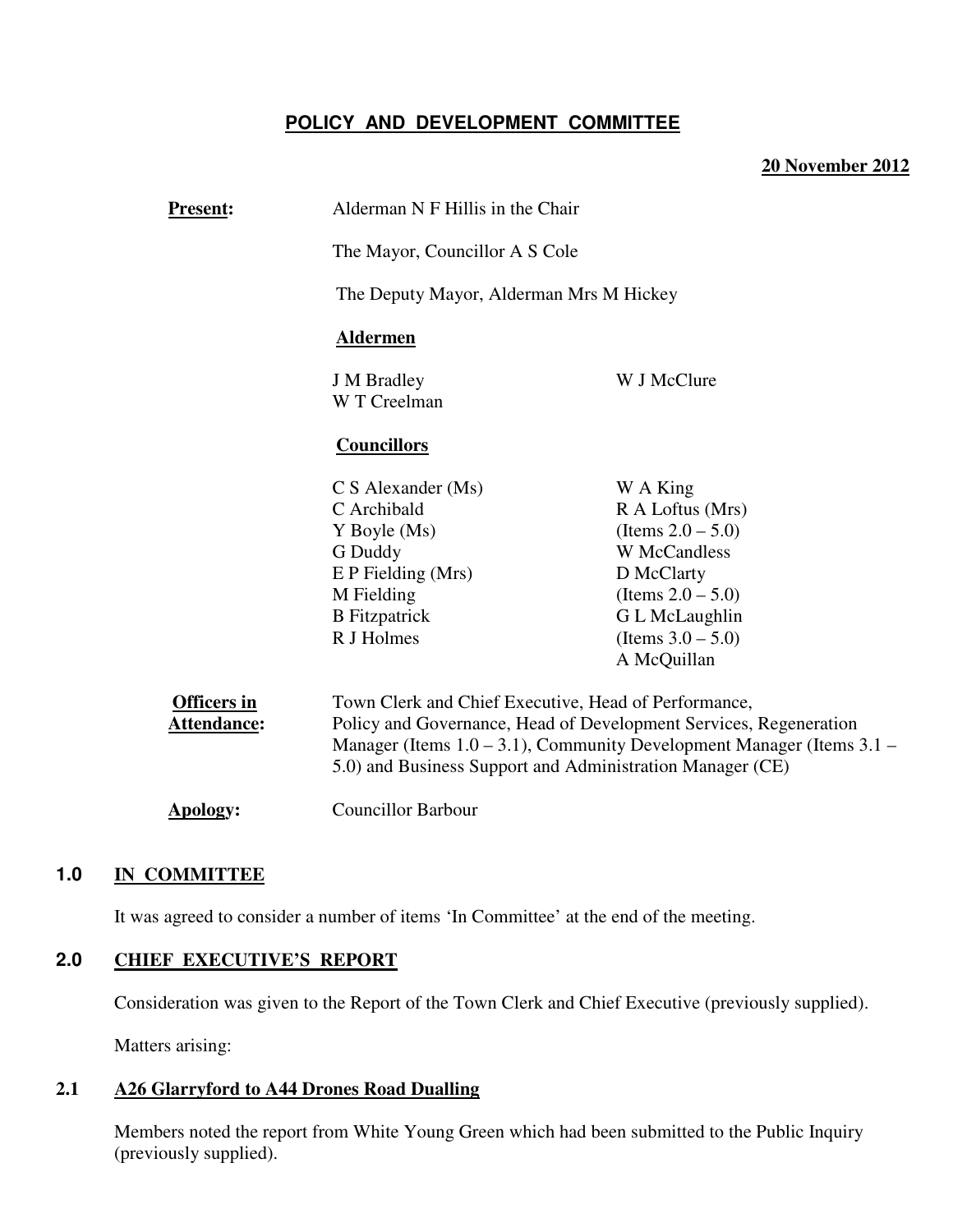### **Recommended:**

 That Council give retrospective approval to the report from White Young Green on behalf of the four Councils.

Committee would be kept informed of progress.

## **2.2 Finance**

Information on the following topics was noted, as contained in the report:

- **Accounts**
- Financial Statement as at 30 September 2012
- Annual Accounts 2011/2012

# **2.3 Magilligan Prison**

Committee received an update on the meeting held with the Minister on 24 October 2012, which included representatives from Ballymoney Borough Council, Coleraine Borough Council, Limavady Borough Council, Roe Valley Chamber of Trade and Northern Ireland Independent Retail Trade Association (NIIRTA).

Members expressed a need that influence continue to be exerted on the decision making process.

#### **2.4 Members' Services**

 Committee noted information on the Forecast of Key Council Events for the period mid- November – 31 December 2012, as contained in the report.

# **2.5 NILGA Annual Conference Exhibition 2013**

This Conference would be held on 28 February 2013 in the Everglades Hotel, Londonderry. Any NILGA member or substitute wishing to attend was asked to inform the Principal Administrative Officer.

# **3.0 DEVELOPMENT SERVICES' REPORT**

 Consideration was given to the Report of the Head of Development Services (previously supplied).

Matters arising:

# **3.1 Portrush – Public Perception Market Research 2012**

 The Chairman welcomed Mr Nick Bohill, Millward Brown Ulster Ltd., who was in attendance to present a summary of the findings of the annual Portrush Resident and Visitor Survey.

 Members extended congratulations to officers involved in the Portrush regeneration process, which had resulted in the increasingly positive year-on-year results shown by the survey. They also expressed gratitude to the Department which had provided funding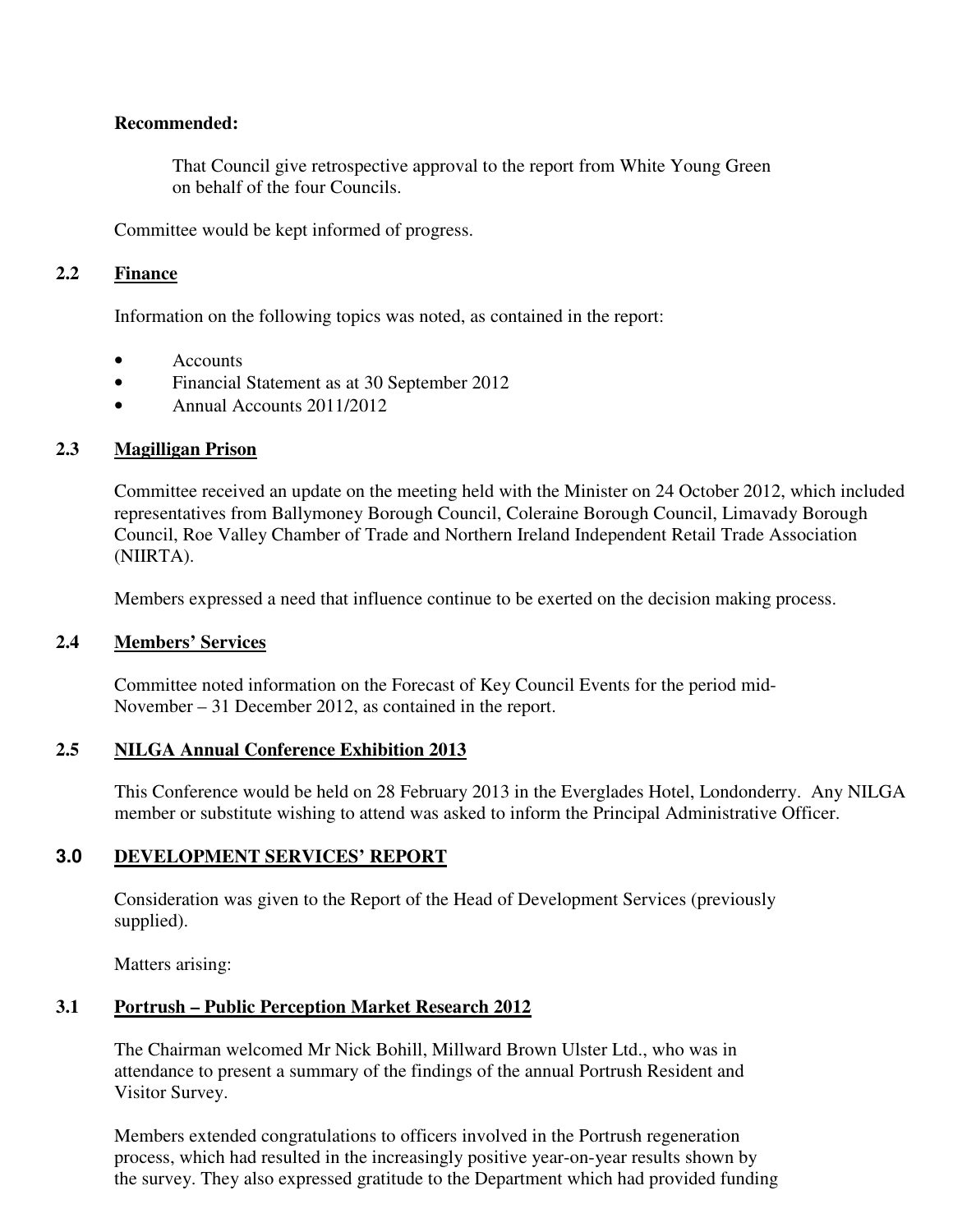for the work.

 In response to a Member's question, the Head of Development Services would have further analysis done on the survey results in relation to vandalism/anti-social behaviour in Portrush and report back to a future meeting.

## **3.2 Community Support Programme: Additional Funds 2012-13**

 Consideration was given to an offer of additional funding of £28,499.89 from the Department for Social Development (DSD) to Council's Community Support Plan.

## **Recommended:**

That Council accepts the offer of additional funds.

## **3.3 Village Renewal Applications**

 Committee noted the likelihood of a new application process being opened in January 2013 and closing at the end of February 2013. The maximum grant rate for applications would be 75% and villages which had not benefitted from the Village Renewal programme to date would be given higher priority.

#### **Recommended:**

That Council makes funding applications for the villages of Macosquin and Portballintrae and, if successful, provides 25% match funding up to £10,000 for each village.

# **3.4 European Territorial Co-operation 2014 – 2020 Consultation**

 Consideration was given to the draft responses to the Special European Union Programmes Body (SEUPB) consultations for a future PEACE IV programme and INTERREG V programme (previously supplied).

#### **Recommended:**

- i) That Council endorses the North East Peace Partnership response to the PEACE IV consultation.
- ii) That Council approves the response to the INTERREG V consultation.

# **3.5 For Information**

Members noted information on the following topics, as contained in the report:

- Millburn Community Centre Refurbishment, Multi Use Games Area and Ballysally Playpark.
- Public Sessions of the Neighbourhood Renewal Working Groups:
	- i) Churchlands Working Group 4 December 2012 at 12 noon.
	- ii) Ballysally/Millburn Working Group 5 December 2012 at 12 noon.
- Coleraine Neighbourhood Renewal Project Celebration Event 13 December 2012; 1.00 2.30 pm in the Bann Gallery.